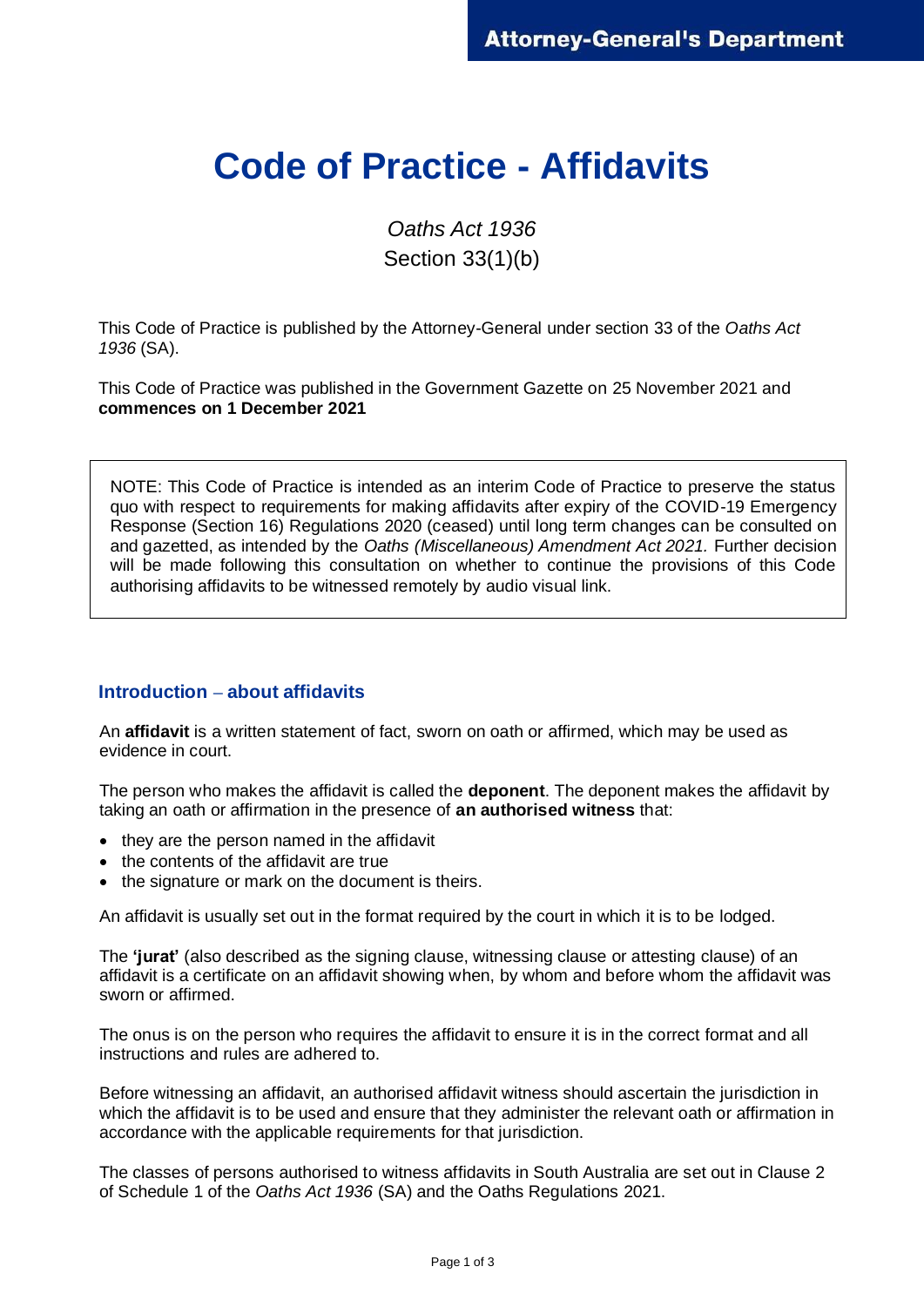## **Introduction - difference between an Oath and an Affirmation**

An **oath** is an attestation to the truth of a statement, which is administered or taken as follows:

- a) the person taking the oath shall hold a copy of the Bible (being a book that contains the New Testament, the Old Testament or both) in the person's hand and, after the oath has been tendered to the person, shall say "I swear";
- b) in any other manner and form which the person taking the oath declares to be binding on the person's conscience; or
- c) in any other manner or form authorised or permitted by law.

An **affirmation** is an alternative to an oath. It is also a verbal attestation to the truth of a statement, but it is made without swearing to a God or faith or otherwise as described above. Instead of the person 'swearing' a statement, an affirmation is to be administered to a person by asking them 'Do you solemnly and truly affirm' followed by the words of the appropriate oath (omitting any words of imprecation or calling to witness) after which the person must say 'I do solemnly and truly affirm'. An affirmation has the same legal force and the same legal effect as an oath. People are free to choose to swear or affirm an affidavit and they do not need to give a reason for this.

These requirements for oaths and affirmations for South Australia are set out in section 6 of the *Evidence Act 1929* (SA).

### **Code of practice in relation to affidavits for use in a South Australian jurisdiction**

#### *General*

- 1. The deponent must swear or affirm the affidavit in the presence of a person authorised to take affidavits pursuant to the *Oaths Act 1936* (**authorised witness**).
- 2. An affidavit must be sworn or affirmed in accordance with section 6 of the *Evidence Act 1929* (SA).

#### *Taking of affidavits by audio visual link (temporary provision)*

- 3. If an affidavit is taken in circumstances where the authorised witness and the deponent meet remotely via audio visual link (AVL), a requirement that something be done in the presence of or before an authorised person will be taken to be satisfied if the following requirements are complied with:
	- a) the requirement that the remote meeting between an authorised witness and a deponent of an affidavit by AVL be conducted so that the authorised witness and the deponent are visible to each other and can hear each other while the deponent swears or affirms the contents of the affidavit and signs the affidavit;
	- b) the requirement that the authorised person
		- i. observe the deponent signing the affidavit in real time; and
		- ii. attest or otherwise confirm that—
			- A. the affidavit was sworn or affirmed by the deponent; and
			- B. the deponent's signature on the affidavit was witnessed,
			- by signing the affidavit or a copy of the affidavit;
		- iii. be reasonably satisfied the affidavit the authorised person signs is the same affidavit, or a copy of the affidavit, sworn or affirmed and signed by the deponent;